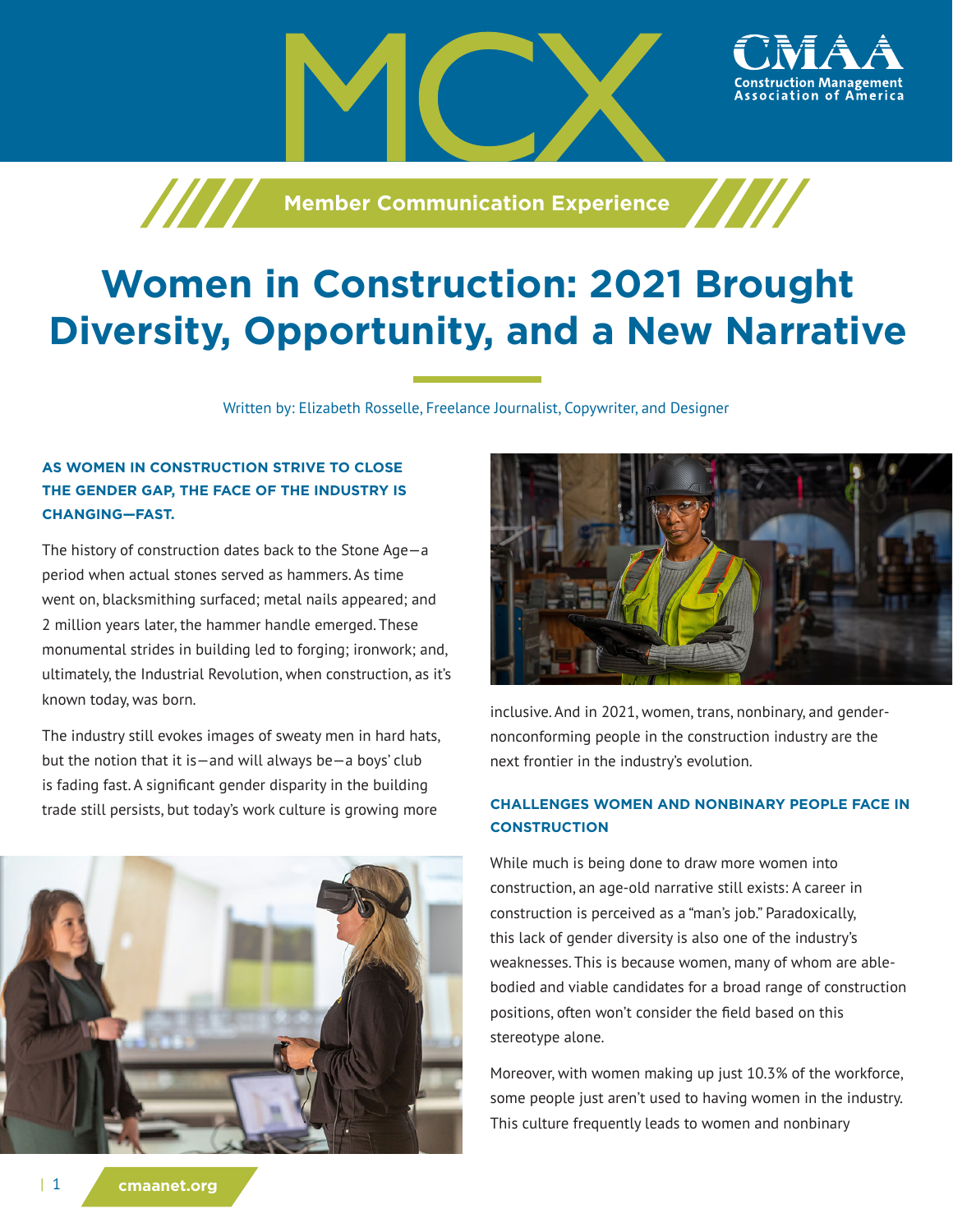individuals experiencing gender discrimination in the workplace from their male counterparts. As a result, women working in construction commonly report feeling disrespected. In fact, lack of respect is the most cited challenge by far according to a 2021 LevelSet survey.

Other challenges in the construction workforce range from sexual harassment from coworkers and clients to port-apotty hygiene, among other issues. Basic ergonomics can be a problem, as well. Tools are often too large for women, who on average have smaller hands and are proportionally different from men. Although these might seem like straightforward challenges that can be overcome with adequate systems in place, the industry simply hasn't adapted yet.

#### **RACIAL ISSUES IN THE WORKPLACE**

Racial issues in construction aren't substantially different than the issues women of color encounter in other industries. But they're compounded by the fact that these groups already face an additional challenge—they're women and nonbinary individuals working in a male-dominated industry.

Young women of color may be particularly susceptible to racial biases, as they're commonly viewed as less experienced. Once again, this issue can become a compounded problem of racism coupled with ageism and sexism. Women of color constitute 45% of the women in the construction trade, which makes it even more urgent to confront racial issues for the industry to flourish in an increasingly progressive world.

### **COVID-19'S IMPACT ON THE CONSTRUCTION SECTOR**

From an economic standpoint, 2020 and 2021 weren't exactly normal years. COVID-19 has affected every industry in some way, and construction is particularly sensitive to economic cycles. Supply chains were radically disrupted due to a shortage in materials and equipment in 2020, and multiple lockdowns worldwide halted countless projects.

Meanwhile, industries dominated by women, such as education and health services, experienced the most decline due to the pandemic; women have lost a net of 5.4 million jobs during the pandemic-induced recession, compared with 4.4 million lost by men.

Because the construction industry is faced with an aging

workforce and a shortage of skilled labor, it is in a position to offset some of those job losses as it works toward closing the gender gap. Expanding recruitment efforts to include women, trans, and gender-nonconforming people exponentially expands the pool of potential employees.

Real change might not be felt overnight, but construction's recovery measures beyond COVID-19 are likely to have a profound effect on the transformation of the sector.



#### **THE CONSTRUCTION INDUSTRY IN 2021 AND BEYOND**

There's good news for women entering the construction trades today: A swiftly growing job market means a lot more jobs are cropping up. It's also a prime opportunity for the industry as a whole to up its game and start targeting the population it has been largely ignoring.

According to SmartAsset's second annual study on the Fastest Growing Jobs for Women in America, there are 50,000 more women in construction now than there were in 2015. Perhaps an even stronger indicator that things are evolving is that the number of female construction managers has grown more than 101% in that time. So despite the existing gender gap, women are making real progress in construction management and as executives in the industry.

## **CONSTRUCTION'S GENDER PAY GAP IS SURPRISINGLY SMALL**

When it comes to pay across the US civilian labor force, the numbers are pretty straightforward: Men earn more than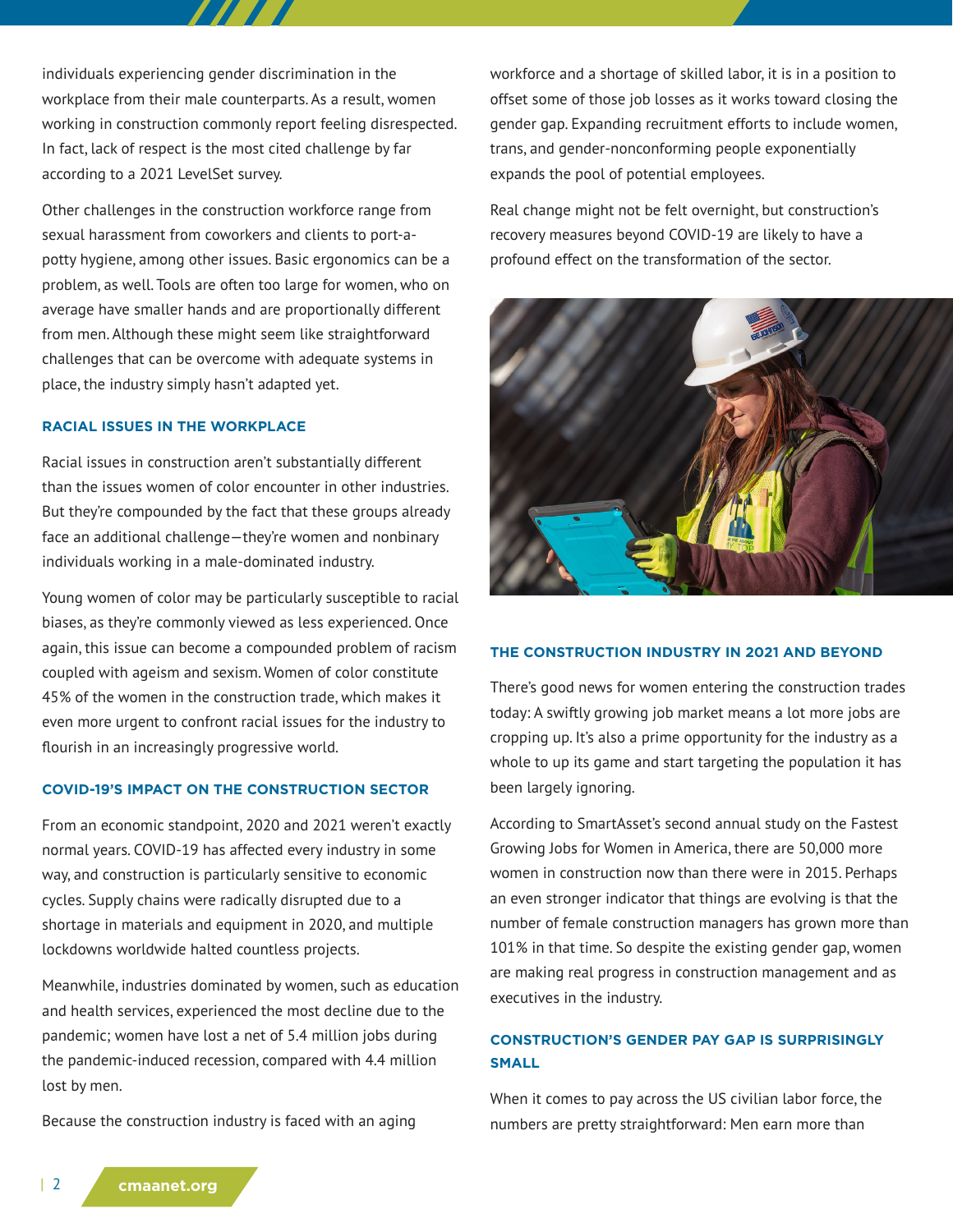women. Overall, women earn approximately 19% less than men in the United States. In construction, on the other hand, the national gender pay gap is among the lowest in the nation, with women earning an average of 95% of what men make—a fact worth celebrating.

Although labor statistics don't track a range of gender identities, the median pay for women working in construction is roughly 7% higher than it is across all other industries. The opposite is true for men, who typically earn less in construction than they do in other industries. Despite the trade being largely male-dominated, a deep dive into the numbers beyond surfacelevel statistics reveals an inclusive, forward-thinking industry starting to take shape.

#### **ELIMINATING THE GENDER GAP IN CONSTRUCTION**

Gender identity is evolving in the US, and Generation Z leads the change in awareness. According to Pew Research, 35% of Gen Zers say they personally know someone who prefers to go by gender-neutral pronouns, compared with 25% of millennials, 16% of Gen Xers, and 12% of baby boomers.

Construction firms can do their part in the recruitment process to project a more inclusive image by employing the following strategies:

- » Focusing on gender-neutral job descriptions.
- » Prioritizing hiring subcontractors and vendors that are women- or trans-owned.
- » Respecting self-identification by calling everyone by their preferred name and pronoun.
- » Highlighting benefits that make it easier to balance work and life roles (for example, maternity leave).
- » Adopting zero-tolerance policies when it comes to sexism, discrimination, and bullying.
- » Offering mentorship and apprenticeship programs to young women, trans, and gender-nonconforming people.

Many organizations advocate for female construction workers while raising awareness about innovations and new opportunities within the trade. Women in Construction Week holds an annual celebration of women in the construction industry, launched by the National Association of Women in Construction (NAWIC). During this week, members across the nation raise awareness about opportunities for women

in the industry, emphasizing the growing role of women in construction.

As the conversation around inclusivity in the construction industry heats up, nonprofits advocating for nonbinary and LGBTQ+ individuals are paving the way. Dykes With Drills hosts workshops, community builds, and more to empower women, transgender, and gender-nonconforming people to learn construction skills firsthand in an inclusive environment in both Chicago and the Bay Area. Volunteers with the nonprofit recently constructed part of an indoor skate park in Oakland and tiny houses for homeless youth. In New York, Build Out Alliance provides networking and mentorship opportunities for LGBTQ+ individuals in the construction industry.

Then, there are companies such as Laing O'Rourke that aim to employ women and men in equal numbers by 2033. Autodesk and the Associated General Contractors of America (AGC) also recently launched the Construction Diversity Image Library to increase the representation of industry diversity in the media.



#### **COMMITTED TO DIVERSITY IN CONSTRUCTION**

One way to stimulate the economy and create real change is to redefine the narrative of what it means to be a woman in construction. This is no easy undertaking given construction's reputation as a male-dominated industry, but many organizations today are committed to the initiative. Miron Construction is one of them.

Not long ago, Miron launched an annual outreach event to help bridge the gender gap. The event, called Build Like a Girl, was created to show middle- and high-school girls that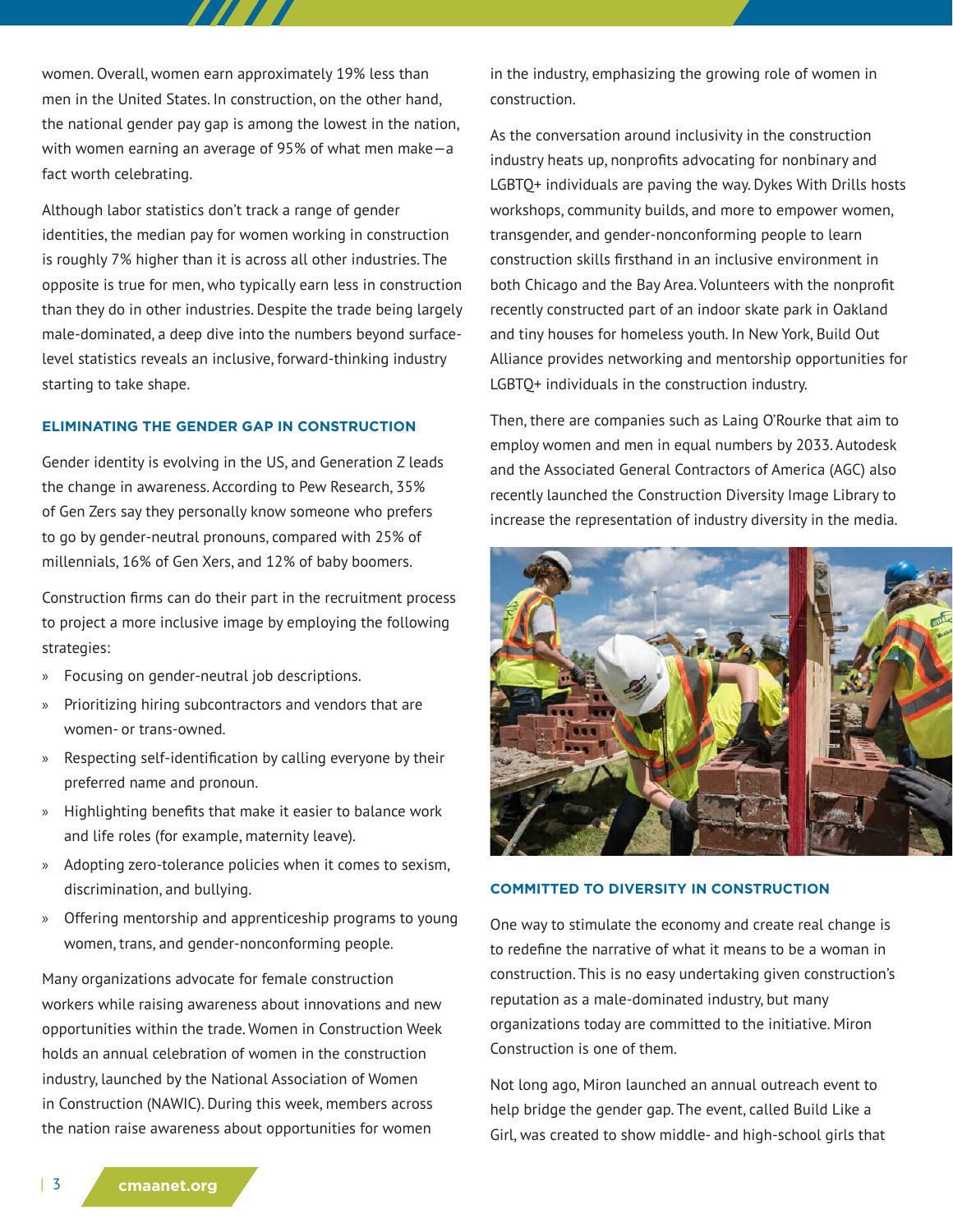construction is not just for boys. Build Like a Girl encourages young women to roll up their sleeves and experience what construction and the trades are all about, through hands-on projects at temporary jobsites.

Victoria, Australia, is also advocating phasing out gender inequality in construction. The government has funded the development of Building Gender Equality: Victoria's Women in Construction Strategy 2019–2022. The ultimate target is equal numbers of men and women within the industry.

## **BREAKING DOWN STEREOTYPES IN CONSTRUCTION**

The face of construction is changing fast, but diversity strategies and greater visibility of opportunities are still needed to encourage more women, nonbinary, and gendernonconforming people to enter careers in construction. In this past decade alone, women have broken ground in the industry—for example, influential architect Elizabeth Diller landed a spot on Time's 100 Most Influential list in 2018.

Construction today is so much more than just nuts, bolts, hammers, and scaffolding, and there are more inspirational gender-diverse people in the field than ever before. It's an industry of vast potential, and it's rapidly evolving through technology and innovation. By highlighting the industry's diverse opportunities, women and nonbinary individuals are discovering that they, too, can be a part of an innovative, rewarding field.  $\sum$